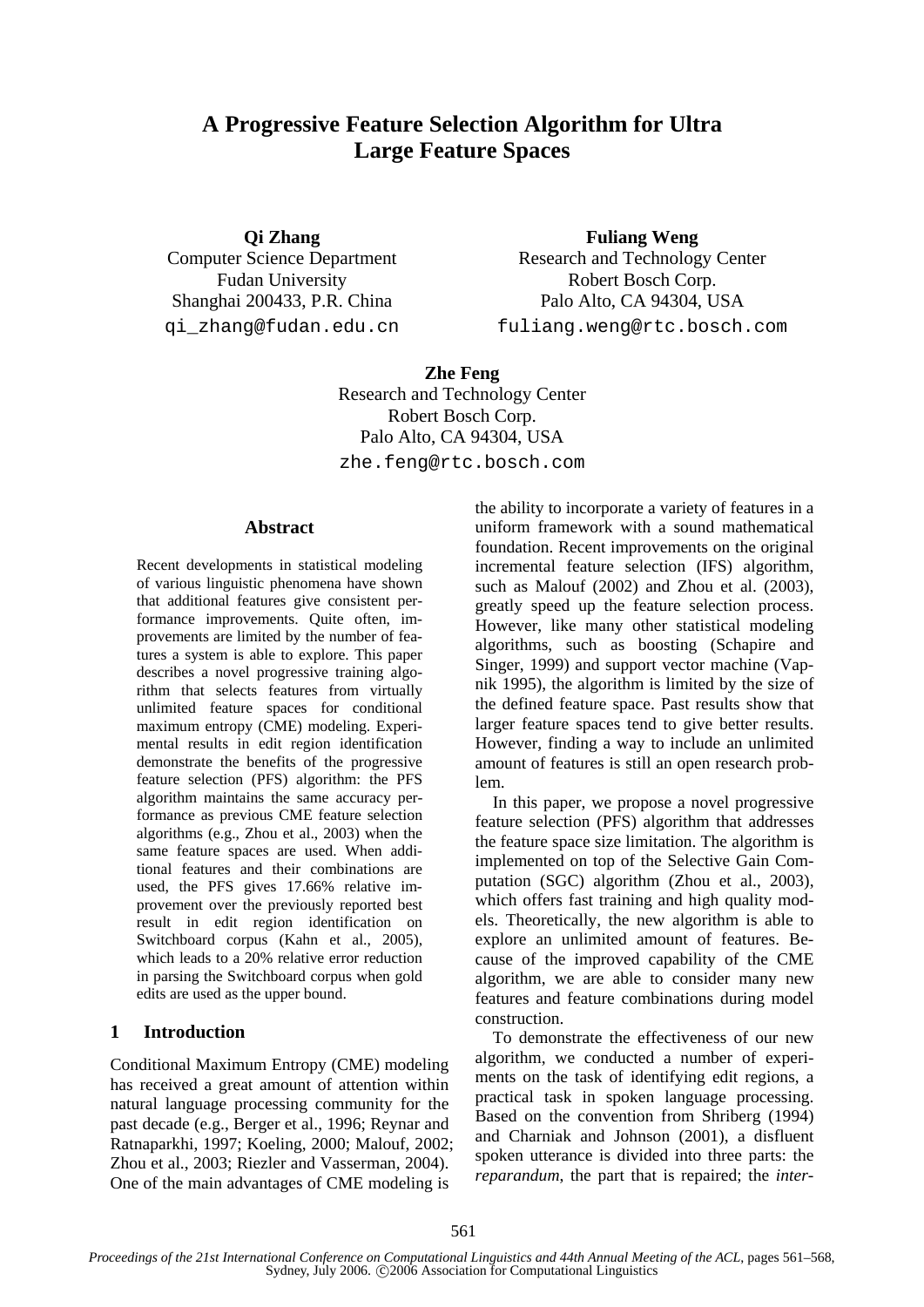*regnum*, which can be filler words or empty; and the *repair/repeat*, the part that replaces or repeats the reparandum. The first two parts combined are called an *edit* or *edit region*. An example is shown below:

| It is. |                        | you know, this is a tough problem. |
|--------|------------------------|------------------------------------|
|        |                        |                                    |
|        | reparandum interregnum | repair                             |

In section 2, we briefly review the CME modeling and SGC algorithm. Then, section 3 gives a detailed description of the PFS algorithm. In section 4, we describe the Switchboard corpus, features used in the experiments, and the effectiveness of the PFS with different feature spaces. Section 5 concludes the paper.

### **2 Background**

Before presenting the PFS algorithm, we first give a brief review of the conditional maximum entropy modeling, its training process, and the SGC algorithm. This is to provide the background and motivation for our PFS algorithm.

#### **2.1 Conditional Maximum Entropy Model**

The goal of CME is to find the most uniform conditional distribution of *y* given observation  $x, p(y|x)$ , subject to constraints specified by a set of features  $f_i(x, y)$ , where features typically take the value of either 0 or 1 (Berger et al., 1996). More precisely, we want to maximize

$$
H(p) = -\sum_{x,y} \tilde{p}(x)p(y|x)\log(p(y|x)) \tag{1}
$$

given the constraints:

$$
E(f_i) = \widetilde{E}(f_i)
$$
 (2)

where

$$
\widetilde{E}(f_i) = \sum_{x,y} \widetilde{p}(x,y) f_i(x,y)
$$

is the empirical expected feature count from the training data and

$$
E(f_i) = \sum_{x,y} \widetilde{p}(x) p(y|x) f_i(x, y)
$$

is the feature expectation from the conditional model  $p(y|x)$ .

This results in the following exponential model:

$$
p(y|x) = \frac{1}{Z(x)} \exp\left(\sum_{j} \lambda_j f_j(x, y)\right)
$$
 (3)

where  $\lambda_i$  is the weight corresponding to the feature  $f_i$ , and  $Z(x)$  is a normalization factor.

A variety of different phenomena, including lexical, structural, and semantic aspects, in natural language processing tasks can be expressed in terms of features. For example, a feature can be whether the word in the current position is a verb, or the word is a particular lexical item. A feature can also be about a particular syntactic subtree, or a dependency relation (e.g., Charniak and Johnson, 2005).

### **2.2 Selective Gain Computation Algorithm**

In real world applications, the number of possible features can be in the millions or beyond. Including all the features in a model may lead to data over-fitting, as well as poor efficiency and memory overflow. Good feature selection algorithms are required to produce efficient and high quality models. This leads to a good amount of work in this area (Ratnaparkhi et al., 1994; Berger et al., 1996; Pietra et al, 1997; Zhou et al., 2003; Riezler and Vasserman, 2004)

In the most basic approach, such as Ratnaparkhi et al. (1994) and Berger et al. (1996), training starts with a uniform distribution over all values of *y* and an empty feature set. For each candidate feature in a predefined feature space, it computes the likelihood gain achieved by including the feature in the model. The feature that maximizes the gain is selected and added to the current model. This process is repeated until the gain from the best candidate feature only gives marginal improvement. The process is very slow, because it has to re-compute the gain for every feature at each selection stage, and the computation of a parameter using Newton's method becomes expensive, considering that it has to be repeated many times.

The idea behind the SGC algorithm (Zhou et al., 2003) is to use the gains computed in the previous step as approximate upper bounds for the subsequent steps. The gain for a feature needs to be re-computed only when the feature reaches the top of a priority queue ordered by gain. In other words, this happens when the feature is the top candidate for inclusion in the model. If the re-computed gain is smaller than that of the next candidate in the list, the feature is re-ranked according to its newly computed gain, and the feature now at the top of the list goes through the same gain re-computing process.

This heuristics comes from evidences that the gains become smaller and smaller as more and more good features are added to the model. This can be explained as follows: assume that the Maximum Likelihood (ML) estimation lead to the best model that reaches a ML value. The ML value is the upper bound. Since the gains need to be positive to proceed the process, the difference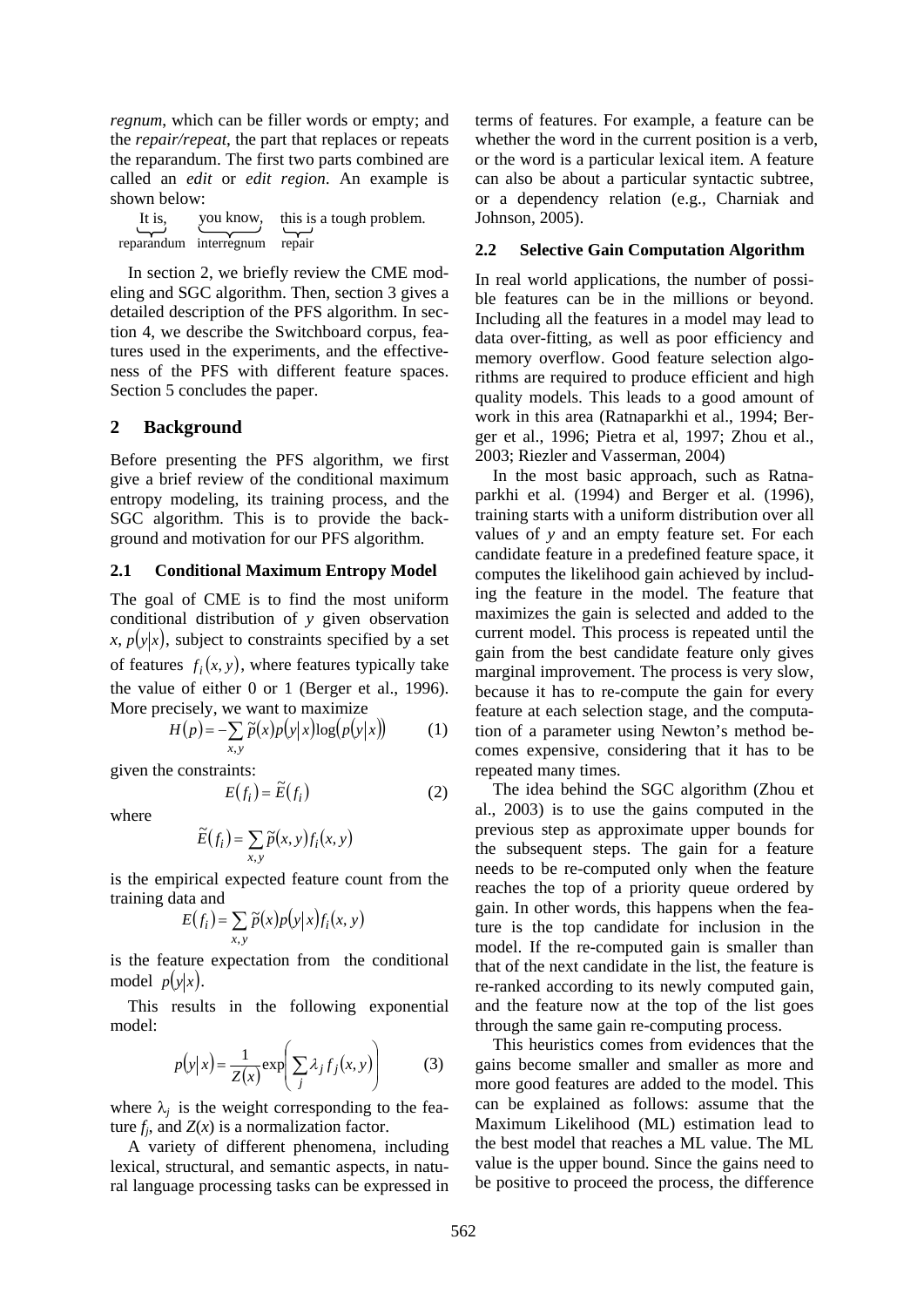between the Likelihood of the current and the ML value becomes smaller and smaller. In other words, the possible gain each feature may add to the model gets smaller. Experiments in Zhou et al. (2003) also confirm the prediction that the gains become smaller when more and more features are added to the model, and the gains do not get unexpectively bigger or smaller as the model grows. Furthermore, the experiments in Zhou et al. (2003) show no significant advantage for looking ahead beyond the first element in the feature list. The SGC algorithm runs hundreds to thousands of times faster than the original IFS algorithm without degrading classification performance. We used this algorithm for it enables us to find high quality CME models quickly.

The original SGC algorithm uses a technique proposed by Darroch and Ratcliff (1972) and elaborated by Goodman (2002): when considering a feature *fi*, the algorithm only modifies those un-normalized conditional probabilities:

$$
\exp\left(\sum_{j} \lambda_{j} f_{j}(x, y)\right)
$$

for  $(x, y)$  that satisfy  $f_i(x, y)=1$ , and subsequently adjusts the corresponding normalizing factors  $Z(x)$  in (3). An implementation often uses a mapping table, which maps features to the training instance pairs (*x, y*).

# **3 Progressive Feature Selection Algorithm**

In general, the more contextual information is used, the better a system performs. However, richer context can lead to combinatorial explosion of the feature space. When the feature space is huge (e.g., in the order of tens of millions of features or even more), the SGC algorithm exceeds the memory limitation on commonly available computing platforms with gigabytes of memory.

To address the limitation of the SGC algorithm, we propose a progressive feature selection algorithm that selects features in multiple rounds. The main idea of the PFS algorithm is to split the feature space into tractable disjoint sub-spaces such that the SGC algorithm can be performed on each one of them. In the merge step, the features that SGC selects from different sub-spaces are merged into groups. Instead of re-generating the feature-to-instance mapping table for each sub-space during the time of splitting and merging, we create the new mapping table from the previous round's tables by collecting those entries that correspond to the selected features. Then, the SGC algorithm is performed on each of the feature groups and new features are selected from each of them. In other words, the feature space splitting and subspace merging are performed mainly on the feature-to-instance mapping tables. This is a key step that leads to this very efficient PFS algorithm.

At the beginning of each round for feature selection, a uniform prior distribution is always assumed for the new CME model. A more precise description of the PFS algorithm is given in Table 1, and it is also graphically illustrated in Figure 1.





Figure 1. Graphic illustration of PFS algorithm.

In Table 1, SGC() invokes the SGC algorithm, and Opt() optimizes feature weights. The functions split() and merge() are used to split and merge the feature space respectively.

Two variations of the split() function are investigated in the paper and they are described below:

- 1. **random-split**: randomly split a feature space into *n*- disjoint subspaces, and select an equal amount of features for each feature subspace.
- 2. **dimension-based-split**: split a feature space into disjoint subspaces based on fea-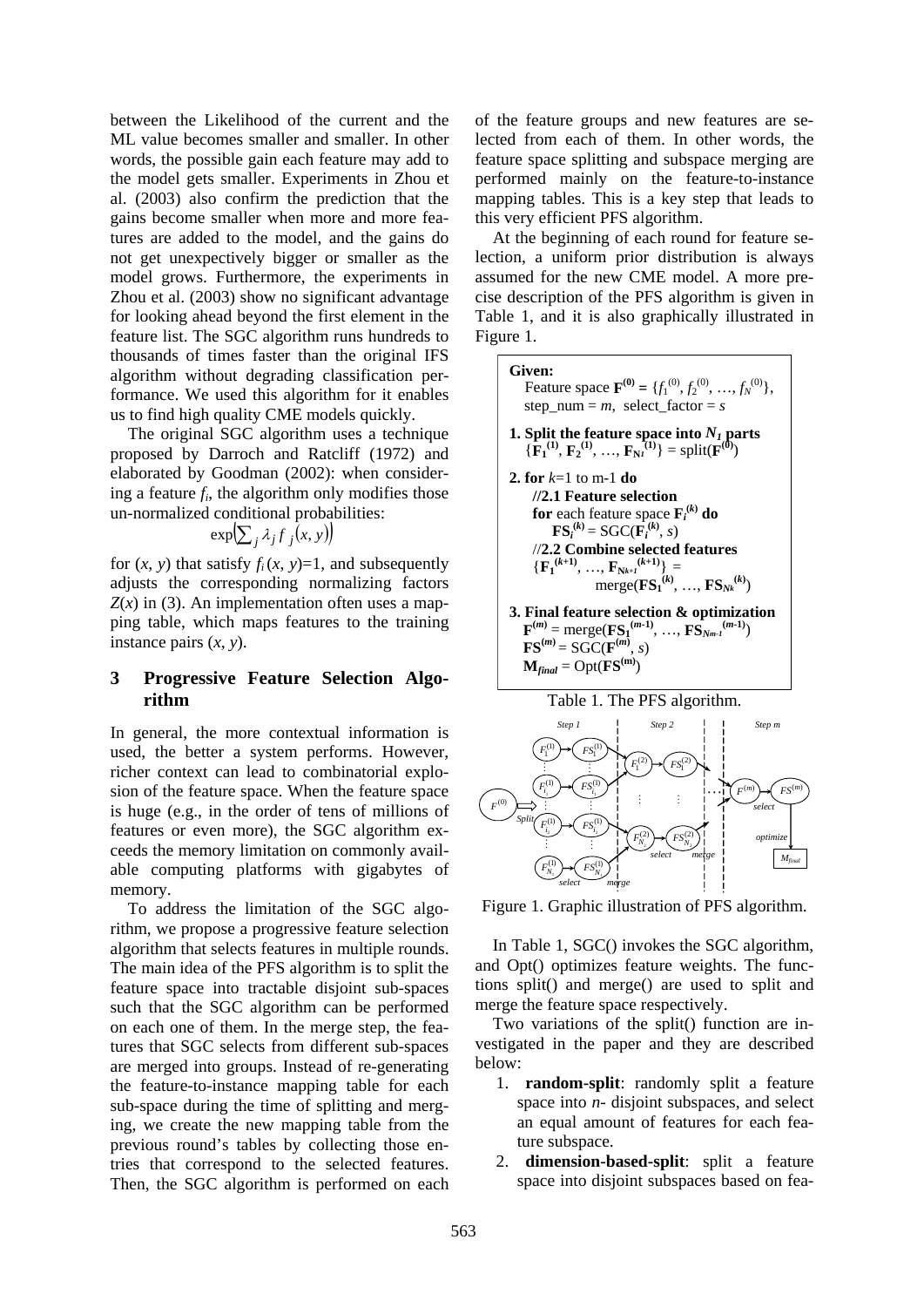ture dimensions/variables, and select the number of features for each feature subspace with a certain distribution.

We use a simple method for merge() in the experiments reported here, i.e., adding together the features from a set of selected feature subspaces.

One may image other variations of the split() function, such as allowing overlapping subspaces. Other alternatives for merge() are also possible, such as randomly grouping the selected feature subspaces in the dimension-based split. Due to the limitation of the space, they are not discussed here.

This approach can in principle be applied to other machine learning algorithms as well.

# **4 Experiments with PFS for Edit Region Identification**

In this section, we will demonstrate the benefits of the PFS algorithm for identifying edit regions. The main reason that we use this task is that the edit region detection task uses features from several levels, including prosodic, lexical, and syntactic ones. It presents a big challenge to find a set of good features from a huge feature space.

First we will present the additional features that the PFS algorithm allows us to include. Then, we will briefly introduce the variant of the Switchboard corpus used in the experiments. Finally, we will compare results from two variants of the PFS algorithm.

# **4.1 Edit Region Identification Task**

In spoken utterances, disfluencies, such as selfediting, pauses and repairs, are common phenomena. Charniak and Johnson (2001) and Kahn et al. (2005) have shown that improved edit region identification leads to better parsing accuracy – they observe a relative reduction in parsing f-score error of 14% (2% absolute) between automatic and oracle edit removal.

The focus of our work is to show that our new PFS algorithm enables the exploration of much larger feature spaces for edit identification – including prosodic features, their confidence scores, and various feature combinations – and consequently, it further improves edit region identification. Memory limitation prevents us from including all of these features in experiments using the boosting method described in Johnson and Charniak (2004) and Zhang and Weng (2005). We couldn't use the new features with the SGC algorithm either for the same reason.

The features used here are grouped according to variables, which define feature sub-spaces as in Charniak and Johnson (2001) and Zhang and Weng (2005). In this work, we use a total of 62 variables, which include  $16<sup>1</sup>$  variables from Charniak and Johnson (2001) and Johnson and Charniak (2004), an additional 29 variables from Zhang and Weng (2005), 11 hierarchical POS tag variables, and 8 prosody variables (labels and their confidence scores). Furthermore, we explore 377 combinations of these 62 variables, which include 40 combinations from Zhang and Weng (2005). The complete list of the variables is given in Table 2, and the combinations used in the experiments are given in Table 3. One additional note is that some features are obtained after the rough copy procedure is performed, where we used the same procedure as the one by Zhang and Weng (2005). For a fair comparison with the work by Kahn et al. (2005), word fragment information is retained.

# **4.2 The Re-segmented Switchboard Data**

In order to include prosodic features and be able to compare with the state-oft-art, we use the University of Washington re-segmented Switchboard corpus, described in Kahn et al. (2005). In this corpus, the Switchboard sentences were segmented into V5-style sentence-like units (SUs) (LDC, 2004). The resulting sentences fit more closely with the boundaries that can be detected through automatic procedures (e.g., Liu et al., 2005). Because the edit region identification results on the original Switchboard are not directly comparable with the results on the newly segmented data, the state-of-art results reported by Charniak and Johnson (2001) and Johnson and Charniak (2004) are repeated on this new corpus by Kahn et al. (2005).

The re-segmented UW Switchboard corpus is labeled with a simplified subset of the ToBI prosodic system (Ostendorf et al., 2001). The three simplified labels in the subset are *p*, 1 and 4, where *p* refers to a general class of disfluent boundaries (e.g., word fragments, abruptly shortened words, and hesitation); 4 refers to break level 4, which describes a boundary that has a boundary tone and phrase-final lengthening;

 <sup>1</sup> Among the original 18 variables, two variables,  $P_f$  and  $T_f$ are not used in our experiments, because they are mostly covered by the other variables. Partial word flags only contribute to 3 features in the final selected feature list.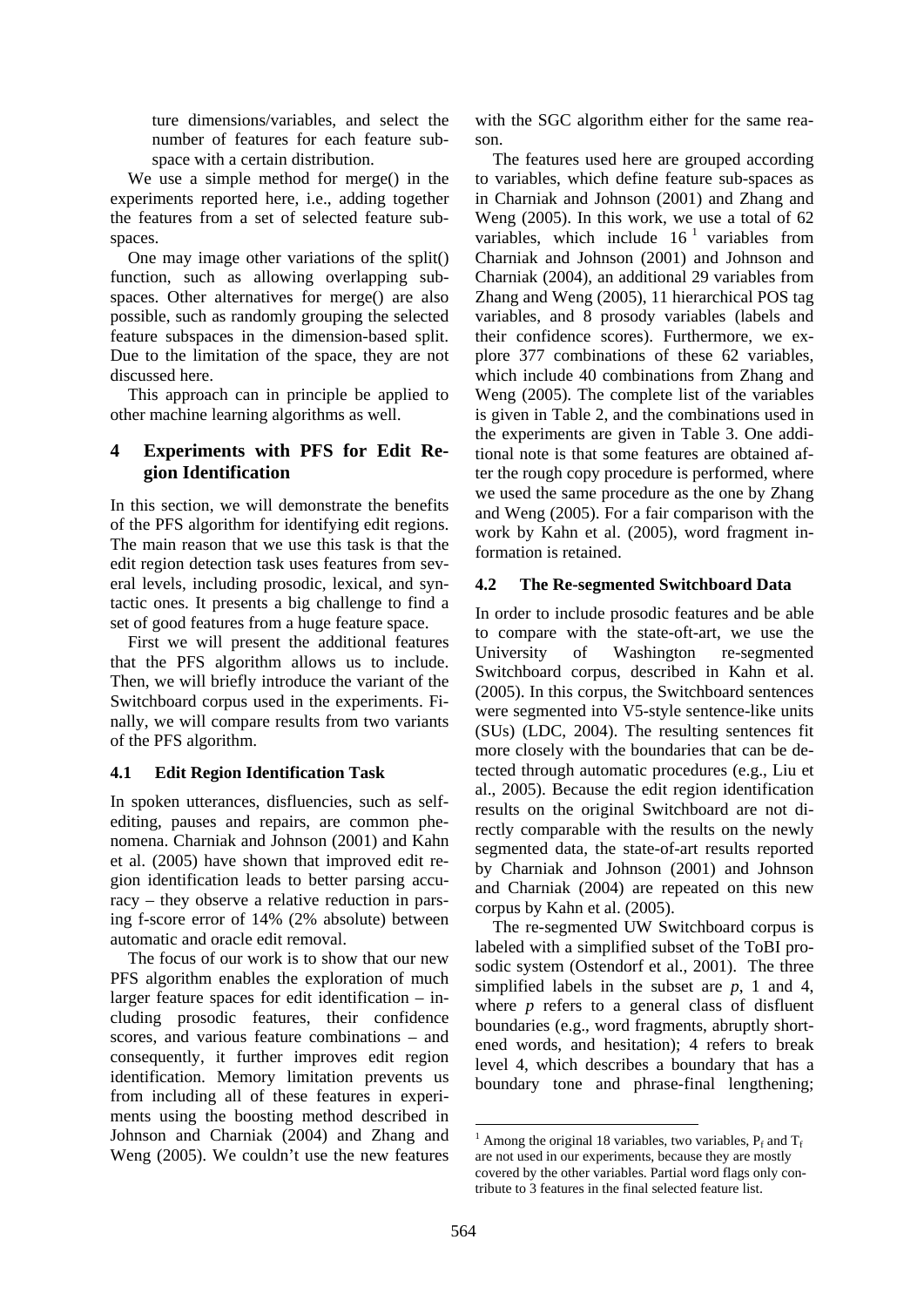| Categories                  |                                 | Variable Name                                 | <b>Short Description</b>                                                                          |
|-----------------------------|---------------------------------|-----------------------------------------------|---------------------------------------------------------------------------------------------------|
| Orthographic<br>Words       |                                 | $W_{-5}, \ldots, W_{+5}$                      | Words at the current position and the left and right 5<br>positions.                              |
| Words<br>Partial Word Flags |                                 | $P_{-3}, \ldots, P_{+3}$                      | Partial word flags at the current position and the left<br>and right 3 positions                  |
|                             | <b>Distance</b>                 | $DINTJ, DW, DBigram, DTrigram$                | Distance features                                                                                 |
| Tags                        | POS Tags                        | $T_{.5}, \ldots, T_{.5}$                      | POS tags at the current position and the left and<br>right 5 positions.                           |
|                             | Hierarchical<br>POS Tags (HTag) | $HT_{-5}, \ldots, HT_{+5}$                    | Hierarchical POS tags at the current position and the<br>left and right 5 positions.              |
| <b>HTag Rough Copy</b>      |                                 | $N_m$ , $N_n$ , $N_i$ , $N_l$ , $N_r$ , $T_i$ | Hierarchical POS rough copy features.                                                             |
| Rough Copy                  | Word Rough Copy                 | $WN_m$ , $WN_i$ , $WN_l$ , $WN_r$             | Word rough copy features.                                                                         |
| Prosody                     | Prosody Labels                  | $PL_0, , PL_3$                                | Prosody label with largest post possibility at the<br>current position and the right 3 positions. |
|                             | <b>Prosody Scores</b>           | $PC_0, , PC_3$                                | Prosody confidence at the current position and the<br>right 3 positions.                          |

Table 2. A complete list of variables used in the experiments.

| Categories |                   |              | <b>Short Description</b>                                                       | Number of<br>Combinations |
|------------|-------------------|--------------|--------------------------------------------------------------------------------|---------------------------|
| Tags       | <b>HTagComb</b>   |              | Combinations among <i>Hierarchical POS Tags</i>                                | 55                        |
| Words      |                   | OrthWordComb | Combinations among Orthographic Words                                          | 55                        |
| Tags       | WTComb<br>WTTComb |              | Combinations of Orthographic Words and POS<br>Tags; Combination among POS Tags | 176                       |
| Rough Copy | RCComb            |              | Combinations of HTag Rough Copy and Word<br>Rough Copy                         | 55                        |
| Prosody    | <b>PComb</b>      |              | Combinations among <i>Prosody</i> , and with <i>Words</i>                      | 36                        |

Table 3. All the variable combinations used in the experiments.

and 1 is used to include the break index levels BL 0, 1, 2, and 3. Since the majority of the corpus is labeled via automatic methods, the fscores for the prosodic labels are not high. In particular, 4 and *p* have f-scores of about 70% and 60% respectively (Wong et al., 2005). Therefore, in our experiments, we also take prosody confidence scores into consideration.

Besides the symbolic prosody labels, the corpus preserves the majority of the previously annotated syntactic information as well as edit region labels.

In following experiments, to make the results comparable, the same data subsets described in Kahn et al. (2005) are used for training, developing and testing.

# **4.3 Experiments**

The best result on the UW Switchboard for edit region identification uses a TAG-based approach (Kahn et al., 2005). On the original Switchboard corpus, Zhang and Weng (2005) reported nearly 20% better results using the boosting method

with a much larger feature space<sup>2</sup>. To allow comparison with the best past results, we create a new CME baseline with the same set of features as that used in Zhang and Weng (2005).

We design a number of experiments to test the following hypotheses:

- 1. PFS can include a huge number of new features, which leads to an overall performance improvement.
- 2. Richer context, represented by the combinations of different variables, has a positive impact on performance.
- 3. When the same feature space is used, PFS performs equally well as the original SGC algorithm.

The new models from the PFS algorithm are trained on the training data and tuned on the development data. The results of our experiments on the test data are summarized in Table 4. The first three lines show that the TAG-based approach is outperformed by the new CME baseline (line 3) using all the features in Zhang and Weng (2005). However, the improvement from

 $2$  PFS is not applied to the boosting algorithm at this time because it would require significant changes to the available algorithm.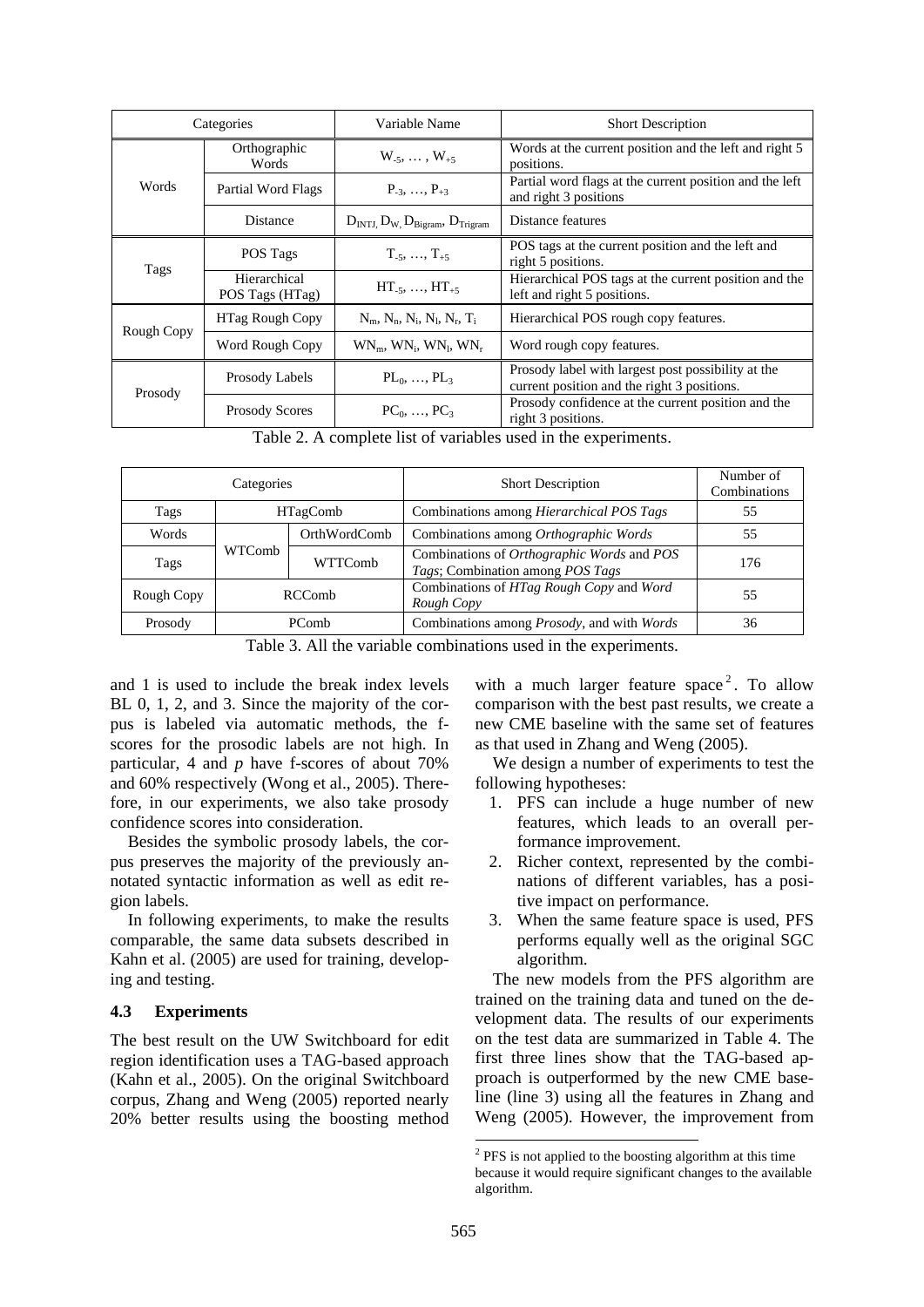| <b>Feature Space Codes</b>                                     | number of | Results on test data |        |         |
|----------------------------------------------------------------|-----------|----------------------|--------|---------|
|                                                                | features  | Precision            | Recall | F-Value |
| TAG-based result on UW-SWBD reported in Kahn et al. (2005)     |           |                      |        | 78.20   |
| CME with all the variables from Zhang and Weng (2005)          | 2412382   | 89.42                | 71.22  | 79.29   |
| CME with all the variables from Zhang and Weng $(2005) +$ post | 2412382   | 87.15                | 73.78  | 79.91   |
| $+HTag + HTagComb + WTComb + RCComb$                           | 17116957  | 90.44                | 72.53  | 80.50   |
| $+HTag + HTagComb + WTComb + RCComb + PL0  PL3$                | 17116981  | 88.69                | 74.01  | 80.69   |
| $+HTag +HTagComb + WTComb + RCComb + PComb$ : without cut      | 20445375  | 89.43                | 73.78  | 80.86   |
| +HTag +HTagComb +WTComb +RCComb +PComb: cut2                   | 19294583  | 88.95                | 74.66  | 81.18   |
| $+HTag +HTagComb + WTComb + RCComb + PComb: cut2 + Gau$        | 19294583  | 90.37                | 74.40  | 81.61   |
| $+HTag +HTagComb + WTComb + RCComb + PComb: cut2 + post$       | 19294583  | 86.88                | 77.29  | 81.80   |
| +HTag+HTagComb+WTComb+RCComb+PComb: cut2+Gau<br>$+$ post       | 19294583  | 87.79                | 77.02  | 82.05   |

Table 4. Summary of experimental results with PFS.

CME is significantly smaller than the reported results using the boosting method. In other words, using CME instead of boosting incurs a performance hit.

The next four lines in Table 4 show that additional combinations of the feature variables used in Zhang and Weng (2005) give an absolute improvement of more than 1%. This improvement is realized through increasing the search space to more than 20 million features, 8 times the maximum size that the original boosting and CME algorithms are able to handle.

Table 4 shows that prosody labels alone make no difference in performance. Instead, for each position in the sentence, we compute the entropy of the distribution of the labels' confidence scores. We normalize the entropy to the range [0, 1], according to the formula below:

$$
score = 1 - H(p)/H(Uniform)
$$
 (4)

Including this feature does result in a good improvement. In the table, *cut2* means that we equally divide the feature scores into 10 buckets and any number below 0.2 is ignored. The total contribution from the combined feature variables leads to a 1.9% absolute improvement. This confirms the first two hypotheses.

When Gaussian smoothing (Chen and Rosenfeld, 1999), labeled as *+Gau*, and postprocessing (Zhang and Weng, 2005), labeled as *+post*, are added, we observe 17.66% relative improvement (or 3.85% absolute) over the previous best f-score of 78.2 from Kahn et al. (2005).

To test hypothesis 3, we are constrained to the feature spaces that both PFS and SGC algorithms can process. Therefore, we take all the variables from Zhang and Weng (2005) as the feature space for the experiments. The results are listed in Table 5. We observed no f-score degradation

with PFS. Surprisingly, the total amount of time PFS spends on selecting its best features is smaller than the time SGC uses in selecting its best features. This confirms our hypothesis 3.

| Split / Non-split | Results on test data |        |         |  |
|-------------------|----------------------|--------|---------|--|
|                   | Precision            | Recall | F-Value |  |
| non-split         | 89.42                | 71.22  | 79.29   |  |
| split by 4 parts  | 89.67                | 71.68  | 79.67   |  |
| split by 10 parts | 89.65                | 71.29  | 79.42   |  |

Table 5. Comparison between PFS and SGC with all the variables from Zhang and Weng (2005).

The last set of experiments for edit identification is designed to find out what split strategies PFS algorithm should adopt in order to obtain good results. Two different split strategies are tested here. In all the experiments reported so far, we use 10 random splits, i.e., all the features are randomly assigned to 10 subsets of equal size. We may also envision a split strategy that divides the features based on feature variables (or *dimensions*), such as word-based, tag-based, etc. The four dimensions used in the experiments are listed as the top categories in Tables 2 and 3, and the results are given in Table 6.

| Split     | Allocation | Results on test data |        |         |
|-----------|------------|----------------------|--------|---------|
| Criteria  | Criteria   | Precision            | Recall | F-Value |
| Random    | Uniform    | 88.95                | 74.66  | 81.18   |
| Dimension | Uniform    | 89.78                | 73.42  | 80.78   |
| Dimension | Prior      | 89.78                | 74.01  | 81.14   |

Table 6. Comparison of split strategies using feature space +HTag+HTagComb+WTComb+RCComb+PComb: cut2

In Table 6, the first two columns show criteria for splitting feature spaces and the number of features to be allocated for each group. *Random* and *Dimension* mean random-split and dimension-based-split, respectively. When the criterion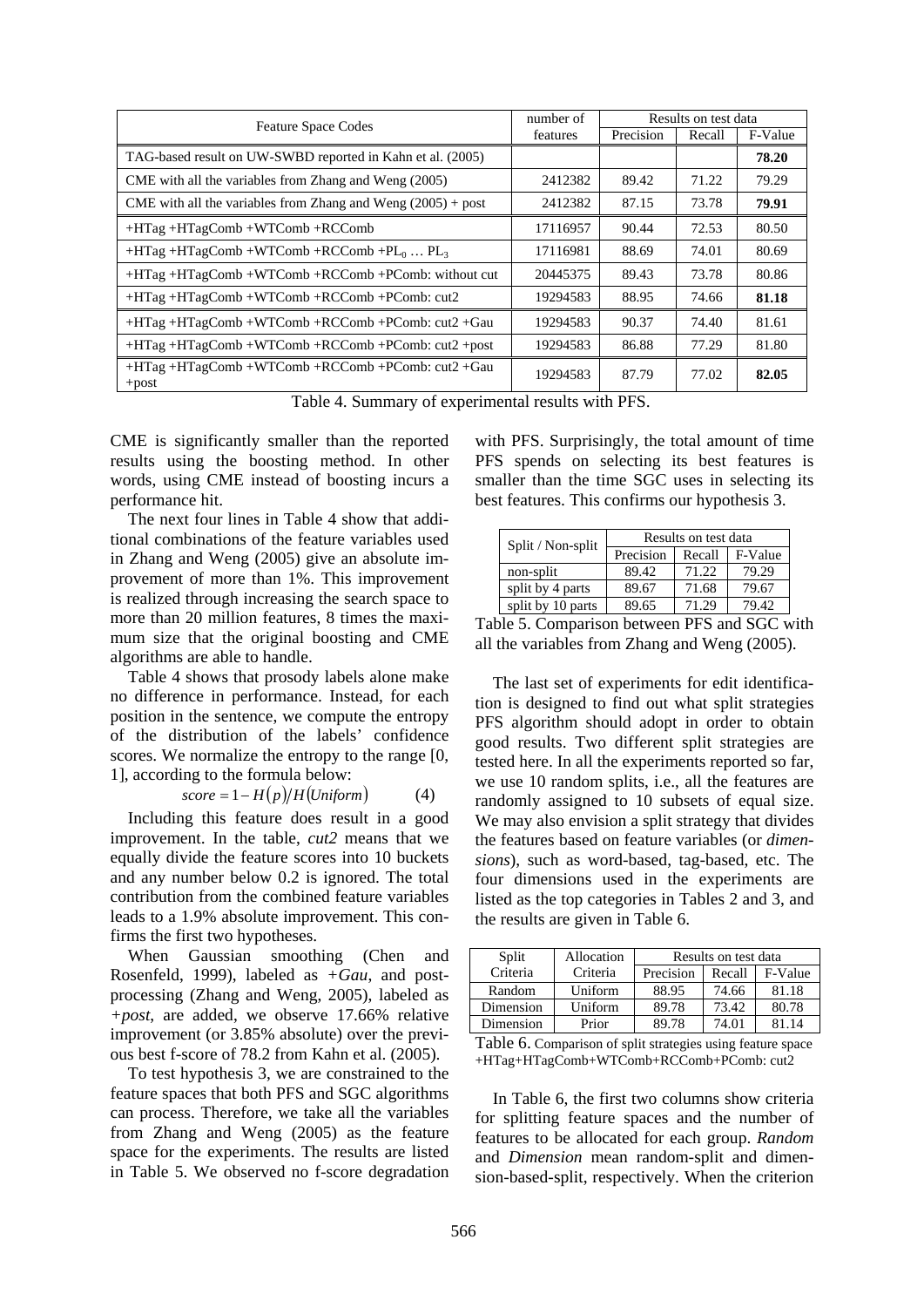is *Random*, the features are allocated to different groups randomly, and each group gets the same number of features. In the case of dimensionbased split, we determine the number of features allocated for each dimension in two ways. When the split is *Uniform*, the same number of features is allocated for each dimension. When the split is *Prior*, the number of features to be allocated in each dimension is determined in proportion to the importance of each dimension. To determine the importance, we use the distribution of the selected features from each dimension in the model "+ HTag + HTagComb + WTComb + RCComb + PComb: cut2", namely: Word-based 15%, Tag-based 70%, RoughCopy-based 7.5% and Prosody-based  $7.5\%$ <sup>3</sup>. From the results, we can see no significant difference between the random-split and the dimension-based-split.

To see whether the improvements are translated into parsing results, we have conducted one more set of experiments on the UW Switchboard corpus. We apply the latest version of Charniak's parser (2005-08-16) and the same procedure as Charniak and Johnson (2001) and Kahn et al. (2005) to the output from our best edit detector in this paper. To make it more comparable with the results in Kahn et al. (2005), we repeat the same experiment with the gold edits, using the latest parser. Both results are listed in Table 7. The difference between our best detector and the gold edits in parsing (1.51%) is smaller than the difference between the TAG-based detector and the gold edits (1.9%). In other words, if we use the gold edits as the upper bound, we see a relative error reduction of 20.5%.

|                       |                 | Parsing F-score                      |                              |                         |  |
|-----------------------|-----------------|--------------------------------------|------------------------------|-------------------------|--|
| Methods               | Edit<br>F-score | Reported<br>in Kahn et<br>al. (2005) | Latest<br>Charniak<br>Parser | Diff.<br>with<br>Oracle |  |
| Oracle                | 100             | 86.9                                 | 87.92                        |                         |  |
| Kahn et<br>al. (2005) | 78.2            | 85.0                                 |                              | 1.90                    |  |
| PFS best<br>results   | 82.05           |                                      | 86.41                        | 1.51                    |  |

| Table 7. Parsing F-score various different edit |
|-------------------------------------------------|
| region identification results.                  |

# **5 Conclusion**

This paper presents our progressive feature selection algorithm that greatly extends the feature space for conditional maximum entropy modeling. The new algorithm is able to select features from feature space in the order of tens of millions in practice, i.e., 8 times the maximal size previous algorithms are able to process, and unlimited space size in theory. Experiments on edit region identification task have shown that the increased feature space leads to 17.66% relative improvement (or 3.85% absolute) over the best result reported by Kahn et al. (2005), and 10.65% relative improvement (or 2.14% absolute) over the new baseline SGC algorithm with all the variables from Zhang and Weng (2005). We also show that symbolic prosody labels together with confidence scores are useful in edit region identification task.

In addition, the improvements in the edit identification lead to a relative 20% error reduction in parsing disfluent sentences when gold edits are used as the upper bound.

# **Acknowledgement**

This work is partly sponsored by a NIST ATP funding. The authors would like to express their many thanks to Mari Ostendorf and Jeremy Kahn for providing us with the re-segmented UW Switchboard Treebank and the corresponding prosodic labels. Our thanks also go to Jeff Russell for his careful proof reading, and the anonymous reviewers for their useful comments. All the remaining errors are ours.

# **References**

- Adam L. Berger, Stephen A. Della Pietra, and Vincent J. Della Pietra. 1996. A Maximum Entropy Approach to Natural Language Processing. *Computational Linguistics*, 22 (1): 39-71.
- Eugene Charniak and Mark Johnson. 2001. Edit Detection and Parsing for Transcribed Speech. In *Proceedings of the 2nd Meeting of the North American Chapter of the Association for Computational Linguistics*, 118-126, Pittsburgh, PA, USA.
- Eugene Charniak and Mark Johnson. 2005. Coarse-tofine n-best Parsing and MaxEnt Discriminative Reranking. In *Proceedings of the 43rd Annual Meeting of Association for Computational Linguistics*, 173-180, Ann Arbor, MI, USA.
- Stanley Chen and Ronald Rosenfeld. 1999. A Gaussian Prior for Smoothing Maximum Entropy Mod-

 $3$  It is a bit of cheating to use the distribution from the selected model. However, even with this distribution, we do not see any improvement over the version with randomsplit.